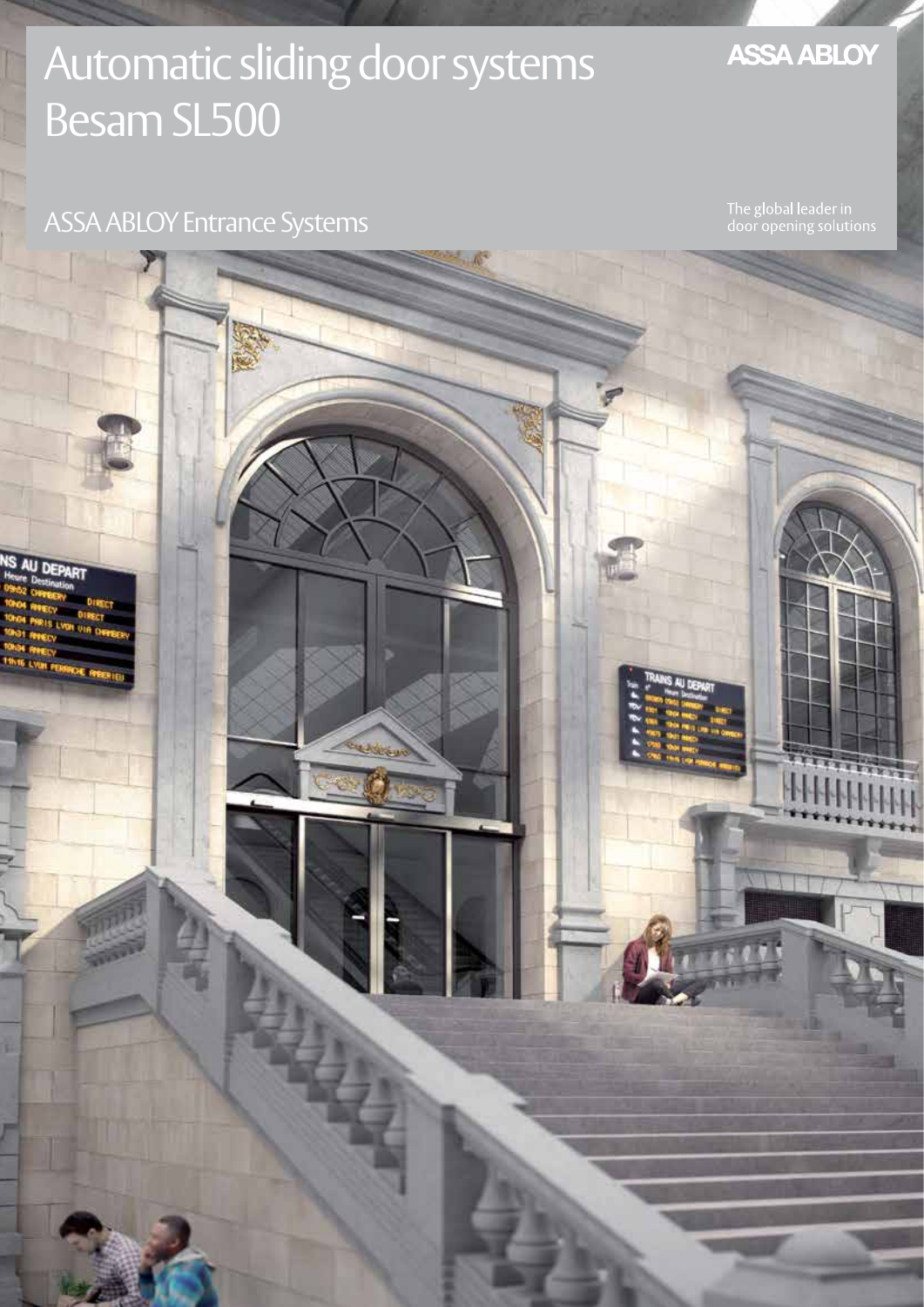# Superior performance



The Besam SL500 door systems provides superior performance and an array of innovative solutions that can be trusted in even the most demanding environments. Sleek styling, technological advancements and a comprehensive line make the Besam SL500 door systems ideal for any architectural project.

- $\blacksquare$  Flexible opening width
- Adjustable hold-open time
- Air-locking and sustainable drive mode options
- $\blacksquare$  Nurse function for limited opening
- **Intelligent lock management**
- $\blacksquare$  Built by experts maintained by experts

The Besam SL500 door systems provides attractive, convenient and practical solutions for door automation at any facility, with a variety of options and configurations. This powerful sliding door system is engineered for low and high traffic flow environments. When reliability and rugged performance are required, the Besam SL500 delivers one of the most powerful operators on the market

today. From hospital entrances to retail applications, the smooth, quiet operation and flexible solutions makes the Besam SL500 door systems ideal for any application. Thanks to its slim header, this door fits seamlessly into even the most demanding architectural scheme.

#### **Tailored to your needs**

The door systems comes in three variations: Framed, Slim and All-Glass door systems and can be configured to fit your unique indoor and outdoor environment. The systems lets you upgrade and modernize your entrance to meet new requirements without time-consuming and complex entrance remodeling.

## *"Smooth, attractive and reliable"*

#### **Convenience and energy-savings combined**

Convenience means comfort, which is why the Besam SL500 door system makes things simple and effortless. Extra attention has been given to features that optimize performance, while at the same time minimizing hassle for you.

For example, the optional entrance hold-open time automatically increases during intense traffic situations, ensuring uninterrupted flow for the convenience of pedestrians and staff. This intelligent feature not only increases door lifetime – it also saves energy.

With additional sealing (Besam TightSeal), sustainable drive mode, adaptable opening width, air locking and timer settings, your entrance will be certain to benefit both your traffic flow and your environmental footprint.

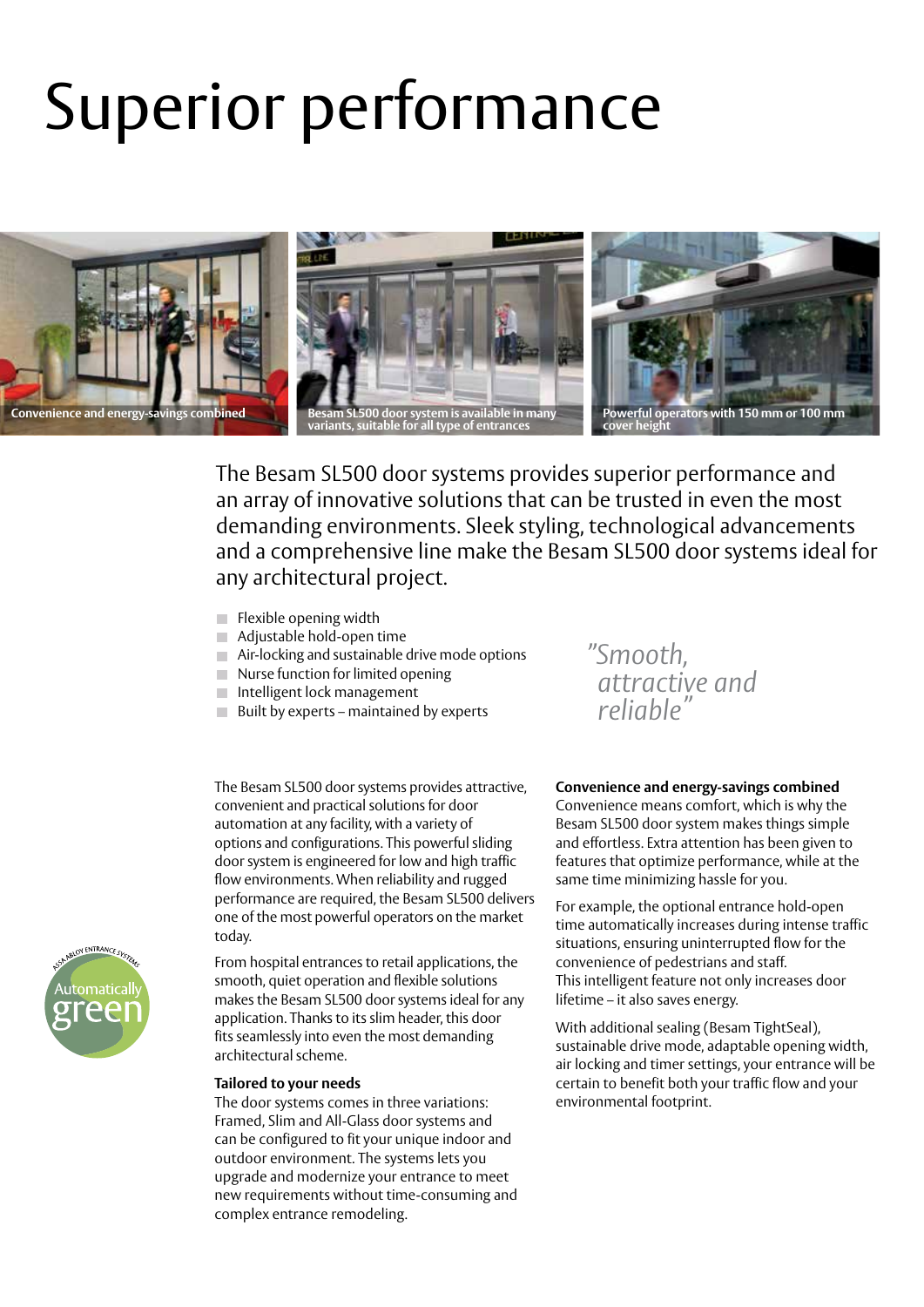# High adaptability







### Key benefits











Convenience



#### **Besam SL500**

Operators within the Besam SL500 series are aesthetically pleasing without compromises in performance or noise level and can be combined with a vast offering of different profile systems and glass.

The powerful yet smooth Besam SL500 operator manage door weights up to 2x200kg or 1x240 kg and can be configurated in multiple ways. Like all Besam operators the Besam SL500 is easily managed with an intelligent touch display located either next to the door or at a remote location as far as 500 meters away. Each mode selector can operate up to five door systems at the same time. **Safety**

### **Besam SL500 SL – Slim**

Where entrance aesthetics are especially important, for example, on glass doors in modern buildings, the Besam SL500 SL operator is a perfect choice. With a slim height of just 100 mm, the Besam SL500 SL blends into its surroundings for an unobstructed impression, still offering maximum performance.

### **Besam SL500 T – Telescopic**

In narrow corridors, or for small entrances that would benefit from a larger opening width, the telescopic Besam SL500 T operator is a perfect fit. The modular Besam SL500 T optimizes maximum opening width for all entrances. It is available in both single- and double-door applications. Besam SL500 T also offers a unique solution to lock all individual door leaves simultaneously for maximum security.

#### **Security**

Secure entrances give you around-the-clock control of access and entry, which safeguards your staff and goods.

With the Besam SL500 door system unwanted guests are not an issue. By using different locking devices we can secure your entrance. There's also an active lock function in exit mode, which lets people exit the building while preventing entry after closing time.

Personal safety in and around your entrances is important. For that reason, the Besam SL500 door system meets all applicable safety regulations to ensure your peace of mind.

The Besam SL500 door system is specially designed for optimal pedestrian safety at all times. The operator's modular features also open up for adding extra safety, which is ideal if you want to upgrade your entrance.

## **Support and advice** We have the passion, experience and expertise to support you in project managing your entrances – from the drawing board to budget management and service maintenance programs for your entire building.



For your convenience, energy-savings and prolonging the product's life cycle, regular maintenance is recommended. With ASSA ABLOY Entrance Systems' Maintenance & Modernization Program and service-friendly design features that support our professional service technicians, maintenance has never been more efficient.